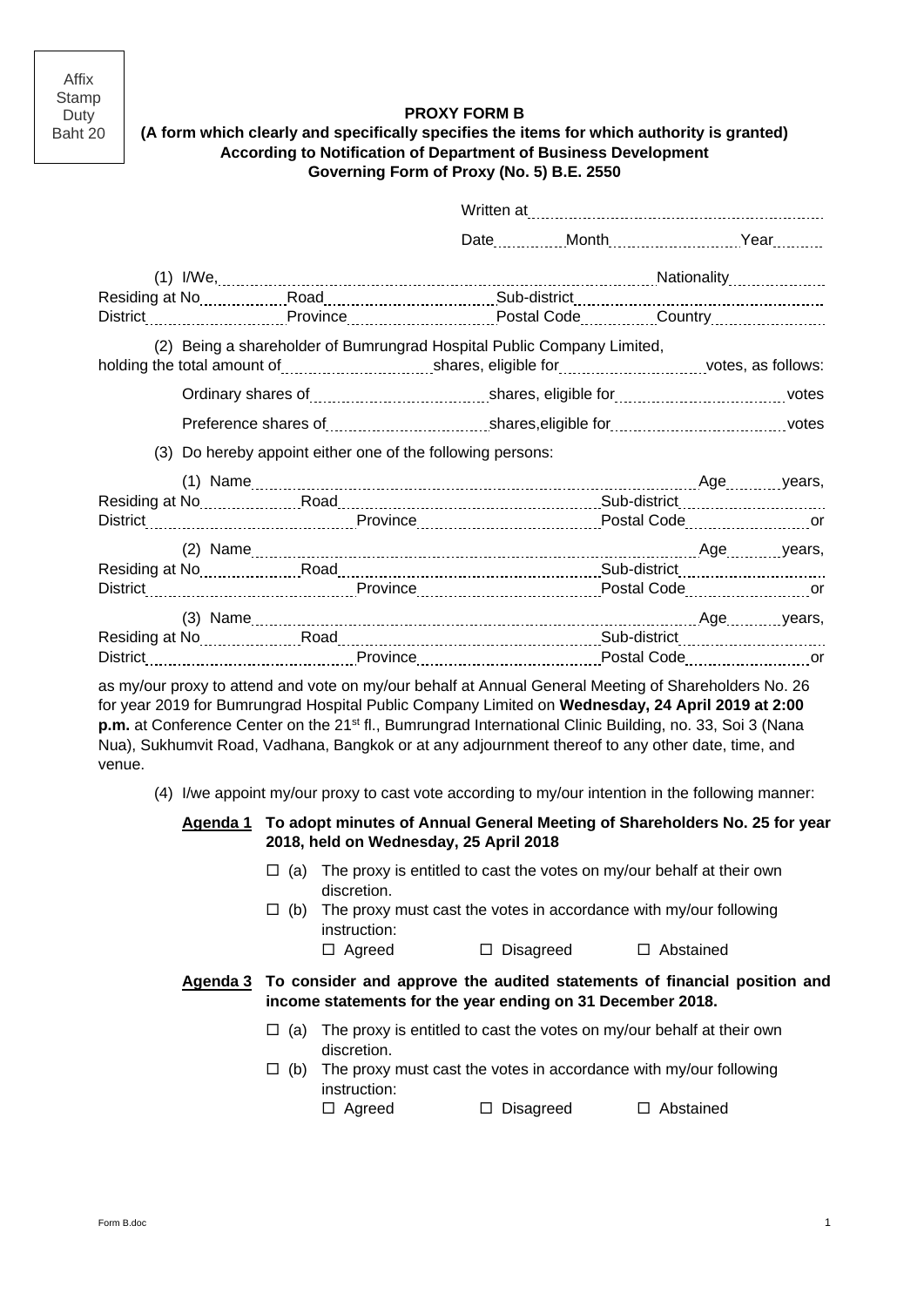|                                                                                                       |                                                                                                                                                                                  | Agenda 4 To consider and approve the appropriation of net profit for fiscal year 2018<br>and the declaration of dividends, and to acknowledge the payment of<br>interim dividends. |                                                                                     |                                                                                  |  |  |  |  |
|-------------------------------------------------------------------------------------------------------|----------------------------------------------------------------------------------------------------------------------------------------------------------------------------------|------------------------------------------------------------------------------------------------------------------------------------------------------------------------------------|-------------------------------------------------------------------------------------|----------------------------------------------------------------------------------|--|--|--|--|
|                                                                                                       |                                                                                                                                                                                  | discretion.                                                                                                                                                                        | $\Box$ (a) The proxy is entitled to cast the votes on my/our behalf at their own    |                                                                                  |  |  |  |  |
|                                                                                                       |                                                                                                                                                                                  | instruction:                                                                                                                                                                       | $\Box$ (b) The proxy must cast the votes in accordance with my/our following        |                                                                                  |  |  |  |  |
|                                                                                                       |                                                                                                                                                                                  | $\Box$ Agreed                                                                                                                                                                      | $\Box$ Disagreed                                                                    | $\Box$ Abstained                                                                 |  |  |  |  |
|                                                                                                       |                                                                                                                                                                                  | who will retire by rotation.                                                                                                                                                       | Agenda 5 To consider and approve the election of directors to replace the directors |                                                                                  |  |  |  |  |
| $\Box$ (a) The proxy is entitled to cast the votes on my/our behalf at their own                      |                                                                                                                                                                                  |                                                                                                                                                                                    |                                                                                     |                                                                                  |  |  |  |  |
|                                                                                                       | $\Box$ (b)                                                                                                                                                                       | discretion.<br>The proxy must cast the votes in accordance with my/our following<br>instruction:                                                                                   |                                                                                     |                                                                                  |  |  |  |  |
|                                                                                                       |                                                                                                                                                                                  | $\Box$ To elect directors as a whole<br>$\Box$ Agreed                                                                                                                              | $\Box$ Disagreed                                                                    | $\Box$ Abstained                                                                 |  |  |  |  |
|                                                                                                       |                                                                                                                                                                                  |                                                                                                                                                                                    |                                                                                     |                                                                                  |  |  |  |  |
|                                                                                                       |                                                                                                                                                                                  | 1. Mr. Chai Sophonpanich<br>$\Box$ Agreed                                                                                                                                          | $\Box$ Disagreed                                                                    | $\Box$ Abstained                                                                 |  |  |  |  |
|                                                                                                       |                                                                                                                                                                                  | 2. Mr. Chanvit Tanphiphat<br>$\Box$ Agreed                                                                                                                                         | $\Box$ Disagreed                                                                    | $\Box$ Abstained                                                                 |  |  |  |  |
|                                                                                                       |                                                                                                                                                                                  | 3. Mrs. Aruni Kettratad<br>$\Box$ Agreed                                                                                                                                           | $\Box$ Disagreed                                                                    | $\Box$ Abstained                                                                 |  |  |  |  |
| Agenda 6 To consider and approve the remuneration of directors and committee<br>members for year 2019 |                                                                                                                                                                                  |                                                                                                                                                                                    |                                                                                     |                                                                                  |  |  |  |  |
|                                                                                                       | $\Box$ (a) The proxy is entitled to cast the votes on my/our behalf at their own<br>discretion.                                                                                  |                                                                                                                                                                                    |                                                                                     |                                                                                  |  |  |  |  |
|                                                                                                       | $\Box$ (b)                                                                                                                                                                       | The proxy must cast the votes in accordance with my/our following<br>instruction:                                                                                                  |                                                                                     |                                                                                  |  |  |  |  |
|                                                                                                       | Remuneration of directors and committee members for the year 2019:<br>in a total amount not exceeding Baht 22.2 million<br>$\Box$ Agreed<br>$\Box$ Disagreed<br>$\Box$ Abstained |                                                                                                                                                                                    |                                                                                     |                                                                                  |  |  |  |  |
|                                                                                                       | Agenda 7 To consider and approve the appointment of auditors and to fix the audit<br>fees for year 2019.                                                                         |                                                                                                                                                                                    |                                                                                     |                                                                                  |  |  |  |  |
|                                                                                                       |                                                                                                                                                                                  | discretion.                                                                                                                                                                        |                                                                                     | $\Box$ (a) The proxy is entitled to cast the votes on my/our behalf at their own |  |  |  |  |
|                                                                                                       | $\Box$ (b)                                                                                                                                                                       | instruction:                                                                                                                                                                       |                                                                                     | The proxy must cast the votes in accordance with my/our following                |  |  |  |  |
|                                                                                                       |                                                                                                                                                                                  | $\Box$ Agreed                                                                                                                                                                      | $\Box$ Disagreed                                                                    | $\Box$ Abstained                                                                 |  |  |  |  |
|                                                                                                       | Agenda 8 To consider and approve the amendment to clause 4 of the Memorandum of<br>Association (registered capital) regarding the type of shares                                 |                                                                                                                                                                                    |                                                                                     |                                                                                  |  |  |  |  |
|                                                                                                       | $\Box$ (a)                                                                                                                                                                       | discretion.                                                                                                                                                                        |                                                                                     | The proxy is entitled to cast the votes on my/our behalf at their own            |  |  |  |  |
|                                                                                                       | The proxy must cast the votes in accordance with my/our following<br>$\Box$ (b)<br>instruction:                                                                                  |                                                                                                                                                                                    |                                                                                     |                                                                                  |  |  |  |  |
|                                                                                                       |                                                                                                                                                                                  | $\Box$ Agreed                                                                                                                                                                      | $\Box$ Disagreed                                                                    | $\Box$ Abstained                                                                 |  |  |  |  |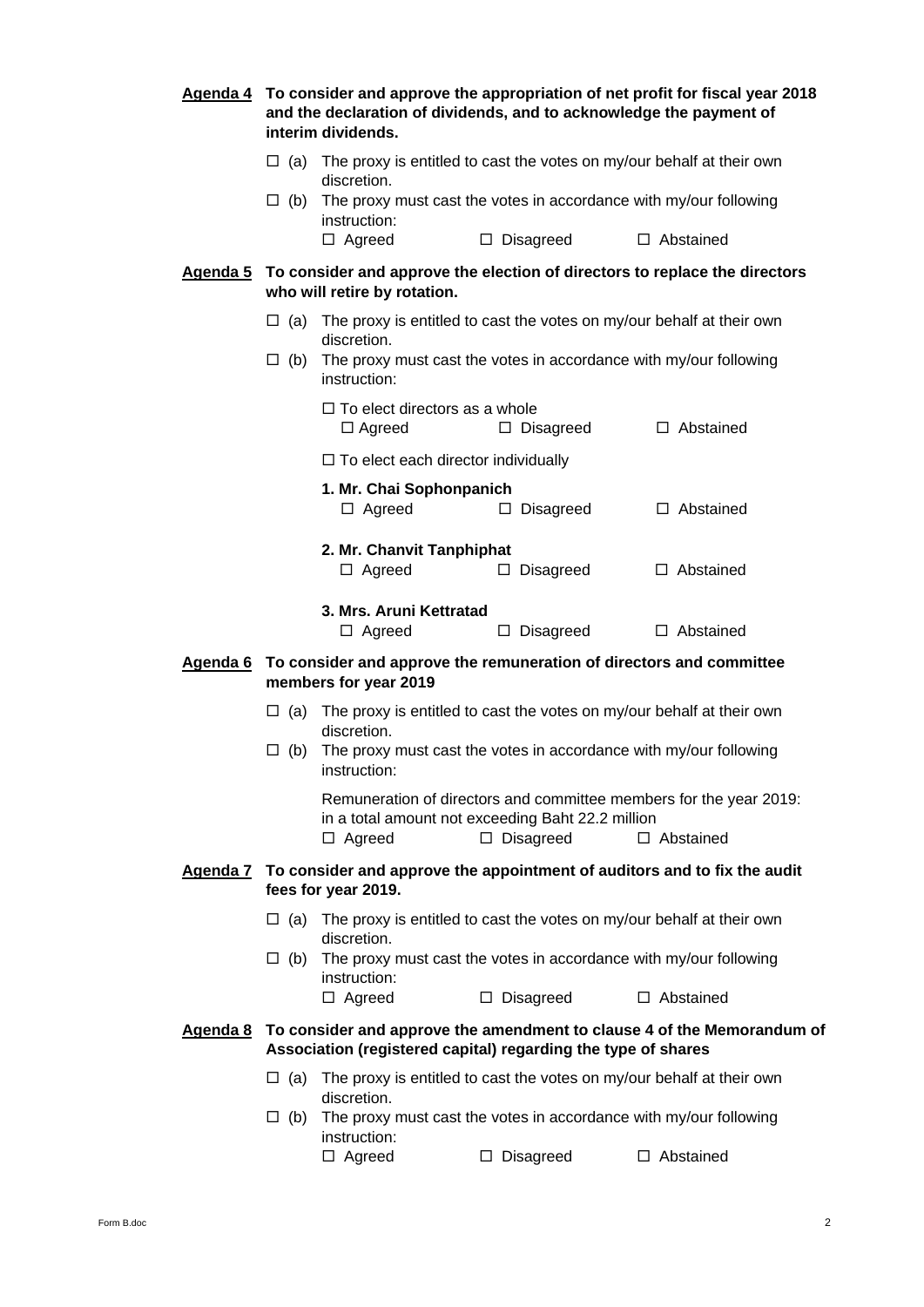### **Agenda 9 To consider and approve the amendment to article 40 of the Articles of Association to be in line with the new law**

- $\Box$  (a) The proxy is entitled to cast the votes on my/our behalf at their own discretion.
- $\Box$  (b) The proxy must cast the votes in accordance with my/our following instruction:
	- □ Agreed □ Disagreed □ Abstained

## **Agenda 10 Other business (if any)**

- $\Box$  (a) The proxy is entitled to cast the votes on my/our behalf at their own discretion.
- $\Box$  (b) The proxy must cast the votes in accordance with my/our following instruction:  $\Box$  Agreed  $\Box$  Disagreed  $\Box$  Abstained

(5) Casting of the vote by my/our proxy for any agenda which is not in accordance with this proxy form shall be deemed an incorrect vote, and is not my/our vote as the shareholder.

(6) If I/we have not indicated my/our vote in any agenda, or the indicated vote is unclear, or if the meeting considers or resolves any matter other than those stated above, or if there is any change or amendment to any fact, my/our proxy shall have the right to consider and cast votes on my/our behalf in all respects as deems appropriate.

Any lawful act performed by my/our proxy in this meeting, unless my/our proxy does not cast the votes as specified in the proxy form, shall be deemed as my/our own act in all respects.

| Signed | Grantor |
|--------|---------|
|        |         |
| Signed | Proxy   |
|        |         |
| Signed | Proxy   |
|        |         |
| Signed | Proxy   |
|        |         |

#### **Remarks:**

- 1. The shareholder assigning the proxy must authorize only one proxy to attend and vote at the meeting, and shall not allocate the number of shares to several proxies to vote separately.
- 2. For an agenda item relating to the election of directors, the election may be for the entire group of directors or each individual director.
- 3. If there is an agenda item other than those specified above, additional statements can be specified by the shareholder in the Addendum to proxy Form B as enclosed.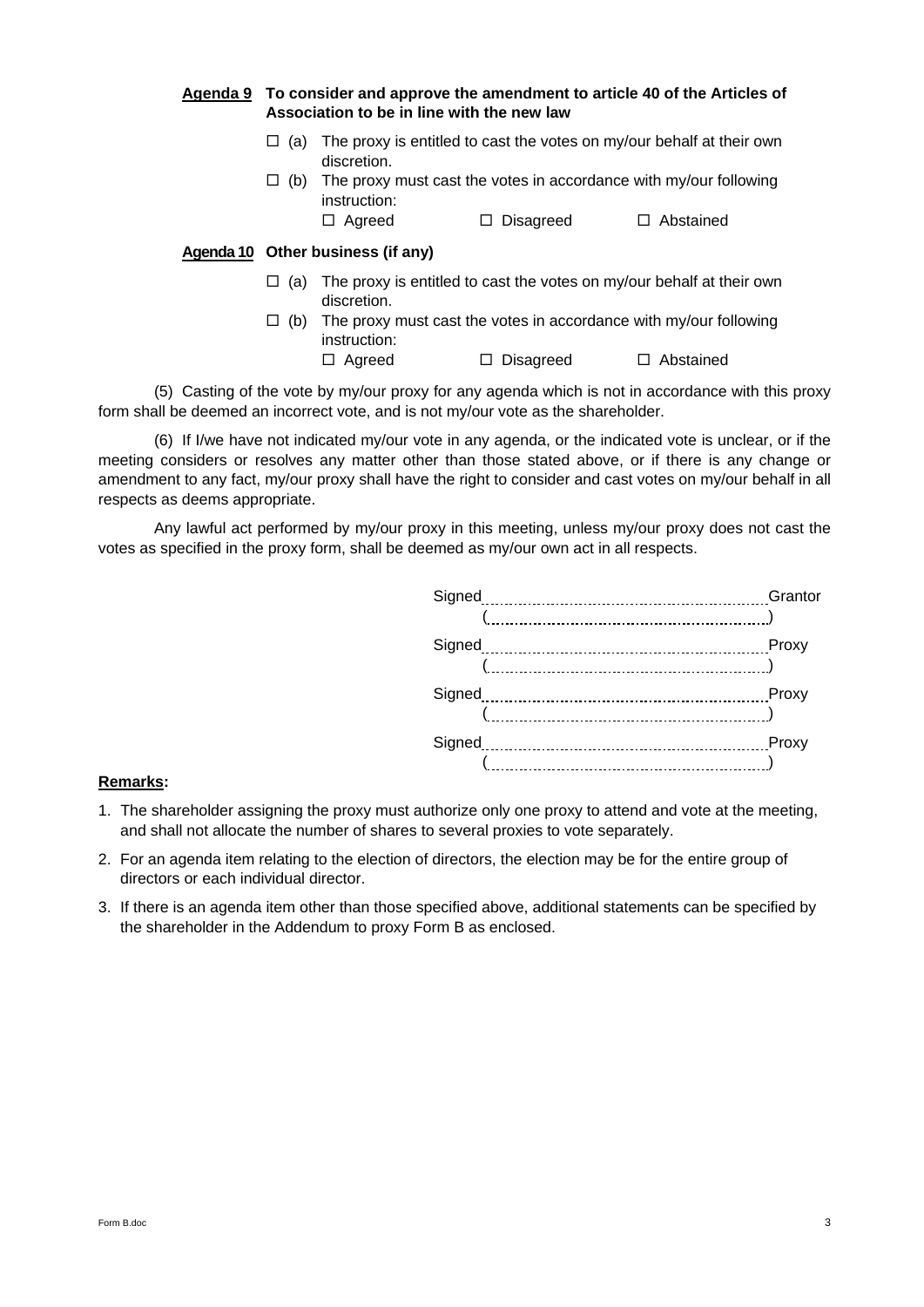# **Addendum to Proxy Form B Authorization of shareholder of Bumrungrad Hospital Public Company Limited**

For Annual General Meeting of Shareholders No. 26 for year 2019 of Bumrungrad Hospital Public Company Limited on **Wednesday, 24 April 2019, at 2:00 p.m.** at the Conference Center on the 21st floor, Bumrungrad International Clinic Building, No. 33, Soi 3 (Nana Nua), Sukhumvit Road, Vadhana, Bangkok, or at any adjournment thereof to any other date, time and venue.

| □<br>□                | (a) The proxy is entitled to cast the votes on my/our behalf at their own discretion.                                                                                                                                                |
|-----------------------|--------------------------------------------------------------------------------------------------------------------------------------------------------------------------------------------------------------------------------------|
| $\Box$                | (b) The proxy must cast the votes in accordance with my/our following instruction:<br>□ Disagreed □ Abstained<br>$\Box$ Agreed                                                                                                       |
|                       |                                                                                                                                                                                                                                      |
| ப<br>$\Box$<br>□      | (a) The proxy is entitled to cast the votes on my/our behalf at their own discretion.<br>(b) The proxy must cast the votes in accordance with my/our following instruction:<br>□ Disagreed<br>$\Box$ Agreed<br>□ Abstained           |
| $\Box$                |                                                                                                                                                                                                                                      |
| $\Box$<br>□           | (a) The proxy is entitled to cast the votes on my/our behalf at their own discretion.<br>(b) The proxy must cast the votes in accordance with my/our following instruction:<br>$\Box$ Agreed<br>$\Box$ Disagreed<br>$\Box$ Abstained |
| $\Box$                |                                                                                                                                                                                                                                      |
| $\Box$<br>$\Box$      | (a) The proxy is entitled to cast the votes on my/our behalf at their own discretion.<br>(b) The proxy must cast the votes in accordance with my/our following instruction:<br>$\Box$ Agreed<br>$\Box$ Disagreed<br>$\Box$ Abstained |
| $\Box$<br>$\Box$<br>Ц | (a) The proxy is entitled to cast the votes on my/our behalf at their own discretion.<br>(b) The proxy must cast the votes in accordance with my/our following instruction:<br>$\Box$ Agreed<br>$\Box$ Disagreed<br>□ Abstained      |
|                       |                                                                                                                                                                                                                                      |
| $\Box$<br>$\Box$<br>□ | (a) The proxy is entitled to cast the votes on my/our behalf at their own discretion.<br>(b) The proxy must cast the votes in accordance with my/our following instruction:<br>$\Box$ Agreed<br>$\Box$ Disagreed<br>□ Abstained      |
| $\Box$                |                                                                                                                                                                                                                                      |
| ப<br>□                | (a) The proxy is entitled to cast the votes on my/our behalf at their own discretion.<br>(b) The proxy must cast the votes in accordance with my/our following instruction:<br>$\Box$ Agreed<br>$\Box$ Disagreed<br>□ Abstained      |
|                       |                                                                                                                                                                                                                                      |
| □<br>ப                | (a) The proxy is entitled to cast the votes on my/our behalf at their own discretion.<br>(b) The proxy must cast the votes in accordance with my/our following instruction:<br>$\Box$ Disagreed<br>□ Abstained<br>$\Box$ Agreed      |
| ப                     |                                                                                                                                                                                                                                      |
| ப<br>ப                | (a) The proxy is entitled to cast the votes on my/our behalf at their own discretion.<br>(b) The proxy must cast the votes in accordance with my/our following instruction:<br>$\Box$ Agreed<br>$\Box$ Disagreed<br>$\Box$ Abstained |
| ப                     | (a) The proxy is entitled to cast the votes on my/our behalf at their own discretion.                                                                                                                                                |